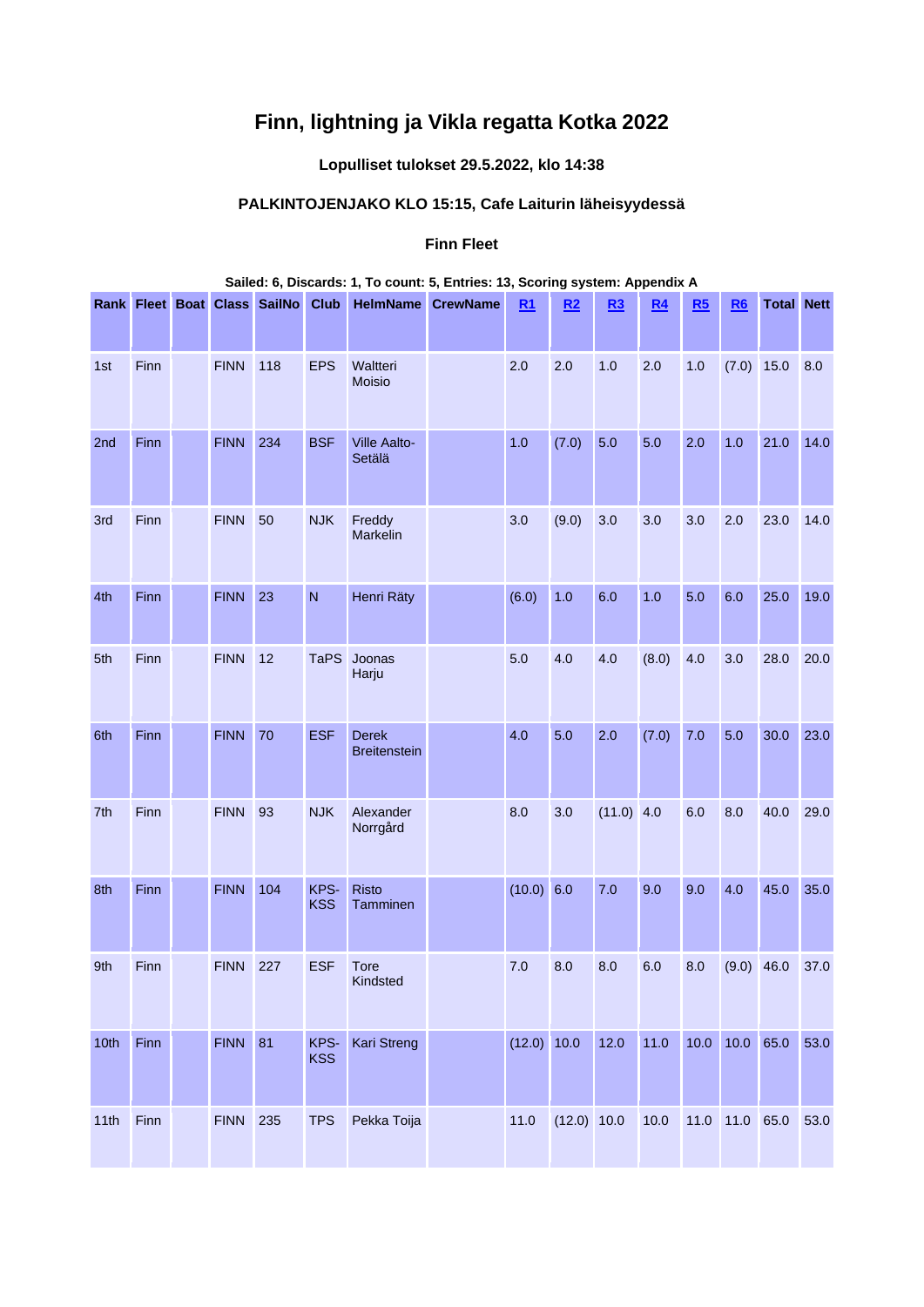|                  |             |             | Rank Fleet Boat Class SailNo Club |                    | <b>HelmName CrewName</b> | R1             | R <sub>2</sub> | R <sub>3</sub>     | <u>R4</u>              | $\underline{\mathbf{R5}}$ | R <sub>6</sub> | <b>Total Nett</b> |      |
|------------------|-------------|-------------|-----------------------------------|--------------------|--------------------------|----------------|----------------|--------------------|------------------------|---------------------------|----------------|-------------------|------|
| 12 <sub>th</sub> | <b>Finn</b> | <b>FINN</b> | 666                               | KPS-<br><b>KSS</b> | <b>Claus</b><br>Carpelan | 9.0            | 11.0           | 9.0                | (14.0)<br>OCS) DNC DNC | 14.0                      |                | 14.0 71.0         | 57.0 |
| 13 <sub>th</sub> | <b>Finn</b> | <b>FINN</b> | 99                                | <b>NJK</b>         | Joakim<br>Malmström      | (14.0)<br>DNC) | 14.0<br>DNC    | 14.0<br><b>DNC</b> | 14.0<br>DNC            | DNC DNC                   | 14.0 14.0 84.0 |                   | 70.0 |

# **Lightning Fleet**

# **Sailed: 6, Discards: 1, To count: 5, Entries: 7, Scoring system: Appendix A**

| Rank | <b>Fleet</b>    | <b>Boat</b>                              | <b>Class</b>    |       |                    | SailNo Club HelmName | <b>CrewName</b>                                      | R1        | R2          | <u>R3</u>     | R <sub>4</sub> | R5                | R <sub>6</sub> | <b>Total Nett</b> |      |
|------|-----------------|------------------------------------------|-----------------|-------|--------------------|----------------------|------------------------------------------------------|-----------|-------------|---------------|----------------|-------------------|----------------|-------------------|------|
| 1st  | Lightning       | Burgundy Lightning 15331<br>Ш            |                 |       | <b>TP</b>          | Sakari<br>Pesola     | Arttu<br>Tolvanen,<br>Saara<br>Kuisma                | 2.0       | 1.0         | 2.0           | 2.0            | 1.0               | (5.0)          | 13.0              | 8.0  |
| 2nd  | Lightning       | Nikea                                    | Lightning       | 14364 | <b>JVS</b>         | Samppa J<br>Salminen | Tero<br>Kotimäki,<br>Jari Vanhala                    | 3.0       | 2.0         | (6.0) 1.0 4.0 |                |                   | 2.0            | 18.0              | 12.0 |
| 3rd  |                 | Lightning Burgundy Lightning 15415<br>IV |                 |       | TP/<br><b>SPS</b>  | Laura<br>Pesola      | Laura Björk,<br>Elli Aro                             | 1.0       | $(5.0)$ 3.0 |               | $4.0$ 2.0      |                   | 3.0            | 18.0              | 13.0 |
| 4th  | Lightning Forte |                                          | Lightning       | 14534 | <b>TP</b>          | <b>Esko Aalto</b>    | Jukka Niemi,<br>Emmi<br>Amberla                      | 4.0       | 4.0         | 1.0           | $5.0$ 3.0      |                   | $(6.0)$ 23.0   |                   | 17.0 |
| 5th  | Lightning Dolce |                                          | Lightning       | 15369 | <b>TP</b>          | Sari Aalto           | Pauline<br>Niemi,<br>Patricia<br>Broas (KPS-<br>KSS) | 6.0       | 3.0         | 5.0           |                | $3.0$ $(7.0)$ 1.0 |                | 25.0              | 18.0 |
| 6th  | Lightning       | Red<br>Snapper                           | Lightning 14761 |       | KPS-<br><b>KSS</b> | <b>Jesse Hjelt</b>   | Matti<br>Peltoniemi,<br>Johanna<br>Van<br>Wonterghem | 5.0       | (6.0) 4.0   |               | $6.0$ 5.0      |                   | 4.0            | 30.0              | 24.0 |
| 7th  | Lightning       | Wakan<br>Tanka                           | Lightning 14406 |       | <b>HPS</b>         | Jari Kaplas          | Tiina<br>Saavalainen                                 | (7.0) 7.0 |             | 7.0           | 7.06.0         |                   | 7.0            | 41.0              | 34.0 |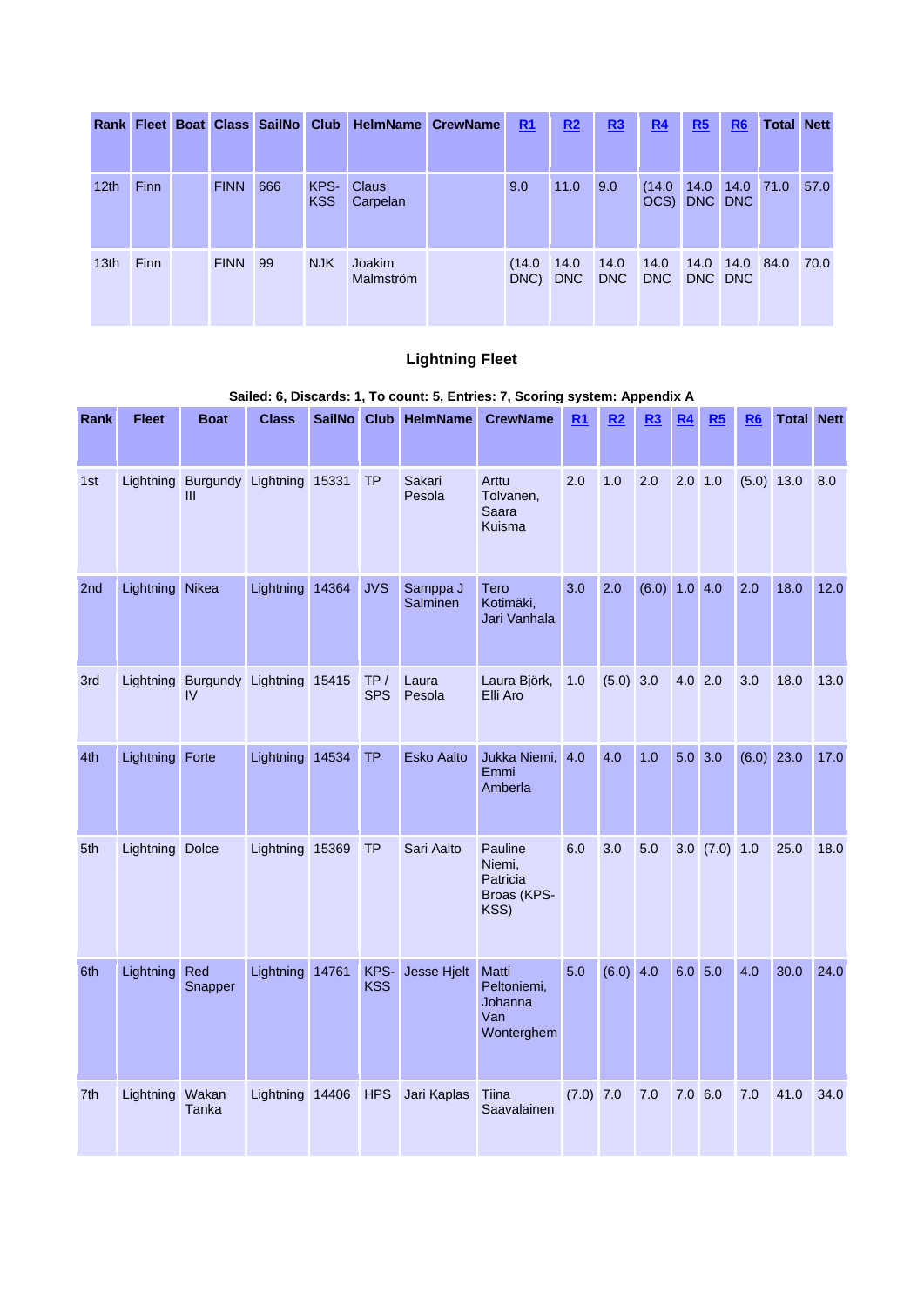#### **Vikla Fleet**

| Rank            | <b>Fleet</b>         | <b>Bo</b><br>at | <b>Class</b>       | <b>SailNo</b> | <b>Club</b>        | <b>HelmName</b>             | <b>CrewName</b>              | R <sub>1</sub> | R <sub>2</sub>    | R3                | <b>R4</b>         | R <sub>5</sub> | R <sub>6</sub> | <b>Total Nett</b> |      |
|-----------------|----------------------|-----------------|--------------------|---------------|--------------------|-----------------------------|------------------------------|----------------|-------------------|-------------------|-------------------|----------------|----------------|-------------------|------|
| 1st             | Vikla                |                 | SNIPE 30900        |               | <b>BSF</b>         | Kai<br>Saarihelo            | Reetta<br>Sihvo              | 1.0            | 1.0               | 1.0               | 2.0               | $(3.0)$ 3.0    |                | 11.0              | 8.0  |
| 2nd             | Vikla /<br>Masters 1 |                 | <b>SNIPE</b> 28861 |               | <b>HSK</b>         | Reino<br>Suonsilta          | Viivi Seirala<br>(BS)        | (4.0)          | 2.0               | 2.0               | 1.0               | 1.0            | 4.0            | 14.0              | 10.0 |
| 3rd             | Vikla /<br>Masters 2 |                 | <b>SNIPE</b> 31099 |               | <b>EPS</b>         | Antti<br><b>Mikkonen</b>    | Satu<br>Salminen             | (3.0)          | 3.0               | 3.0               | 3.0               | 2.0            | 2.0            | 16.0              | 13.0 |
| 4th             | Vikla /<br>Masters 3 |                 | <b>SNIPE</b> 29918 |               | KPS-<br><b>KSS</b> | Hanna-<br>Leena<br>Lehtinen | Juha<br>Lehtinen             | 2.0            | 4.0               | 4.0               | 4.0               | 4.0            | $(6.0)$ 24.0   |                   | 18.0 |
| 5th             | Vikla /<br>Masters 4 |                 | <b>SNIPE</b> 29965 |               | <b>NPS</b>         | <b>Mikko</b><br>Mäkinen     | Asko<br>Huumonen<br>(EPS)    | 5.0            | 5.0               | (6.0)             | 5.0               | 6.0            | 5.0            | 32.0              | 26.0 |
| 6th             | Vikla /<br>Masters 5 |                 | SNIPE 30874        |               | KPS-<br><b>KSS</b> | Claus<br>Carpelan           | <b>Risto Valjus</b><br>(OPS) | (8.0)<br>DNC)  | 8.0<br><b>DNC</b> | 8.0<br><b>DNC</b> | 8.0<br><b>DNC</b> | 5.0            | 1.0            | 38.0              | 30.0 |
| 7 <sup>th</sup> | Vikla /<br>Masters 6 |                 | SNIPE 31031        |               | <b>MK</b>          | Sirkku Ala-<br>Harja        | Mai<br>Järvinen              | 6.0            | 6.0               | 5.0               | 6.0               | $(7.0)$ 7.0    |                | 37.0              | 30.0 |

#### **Sailed: 6, Discards: 1, To count: 5, Entries: 7, Scoring system: Appendix A**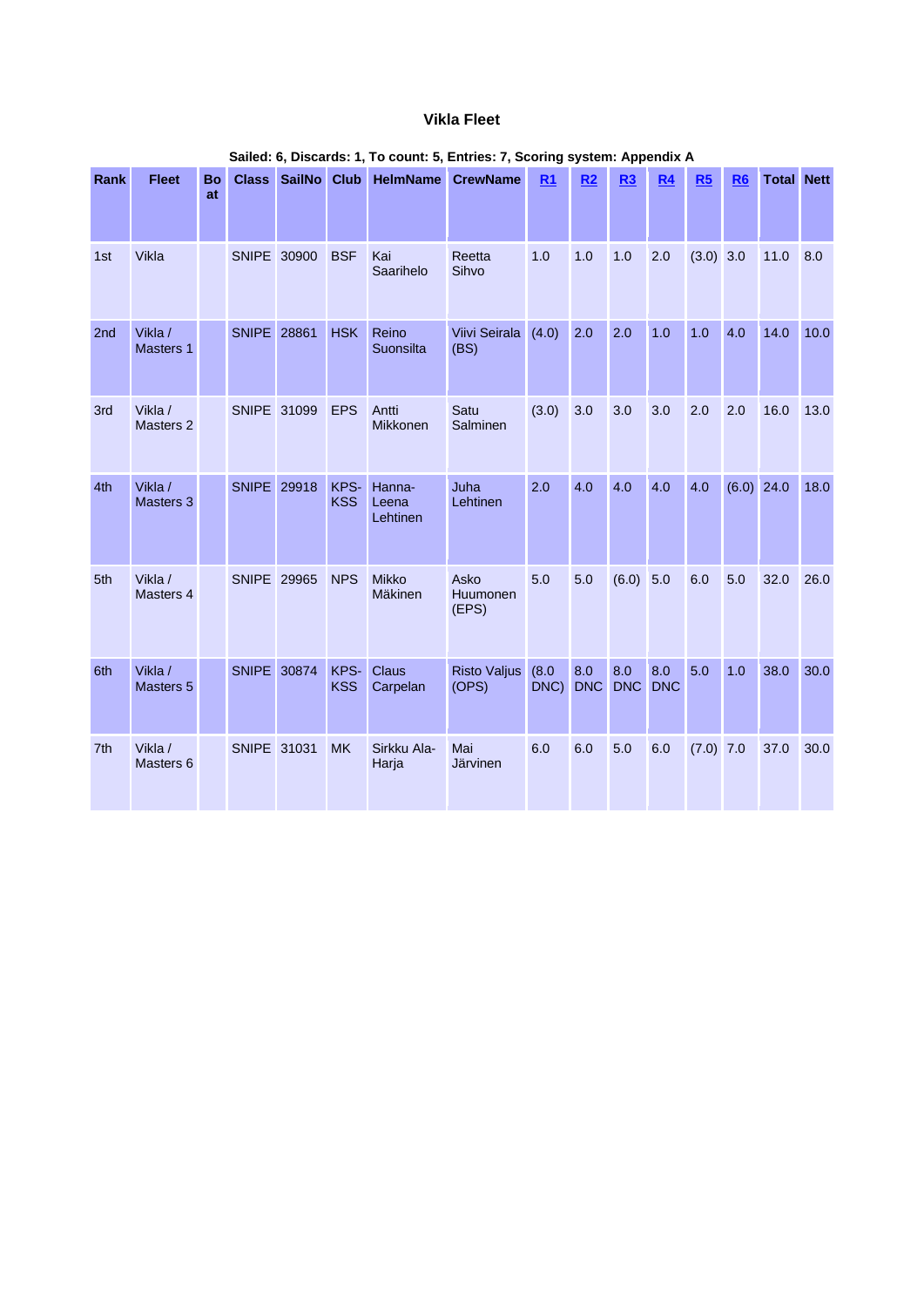### **R1 - Finn Fleet**

|                |      |             | Rank Fleet Boat Class SailNo | .,<br><b>Club</b> | <b>HelmName</b>        | CrewName Place |    | <b>Points</b> |
|----------------|------|-------------|------------------------------|-------------------|------------------------|----------------|----|---------------|
|                |      |             |                              |                   |                        |                |    |               |
| $\mathbf{1}$   | Finn | <b>FINN</b> | 234                          | <b>BSF</b>        | Ville Aalto-Setälä     |                | 14 | 1.0           |
| $\mathbf{2}$   | Finn | <b>FINN</b> | 118                          | <b>EPS</b>        | <b>Waltteri Moisio</b> |                | 15 | 2.0           |
| 3              | Finn | <b>FINN</b> | 50                           | <b>NJK</b>        | <b>Freddy Markelin</b> |                | 16 | 3.0           |
| $\overline{4}$ | Finn | <b>FINN</b> | 70                           | <b>ESF</b>        | Derek Breitenstein     |                | 17 | 4.0           |
| $\overline{5}$ | Finn | <b>FINN</b> | 12                           | <b>TaPS</b>       | Joonas Harju           |                | 18 | 5.0           |
| 6              | Finn | <b>FINN</b> | 23                           | N                 | Henri Räty             |                | 19 | 6.0           |
| $\overline{7}$ | Finn | <b>FINN</b> | 227                          | <b>ESF</b>        | <b>Tore Kindsted</b>   |                | 20 | 7.0           |
| $\bf 8$        | Finn | <b>FINN</b> | 93                           | <b>NJK</b>        | Alexander Norrgård     |                | 21 | 8.0           |
| 9              | Finn | <b>FINN</b> | 666                          |                   | KPS-KSS Claus Carpelan |                | 22 | 9.0           |
| 10             | Finn | <b>FINN</b> | 104                          | <b>KPS-KSS</b>    | <b>Risto Tamminen</b>  |                | 23 | 10.0          |
| 11             | Finn | <b>FINN</b> | 235                          | <b>TPS</b>        | Pekka Toija            |                | 24 | 11.0          |
| 12             | Finn | <b>FINN</b> | 81                           | <b>KPS-KSS</b>    | <b>Kari Streng</b>     |                | 25 | 12.0          |

#### **Start: Start 1, Finishes: Place**

**R2 - Finn Fleet**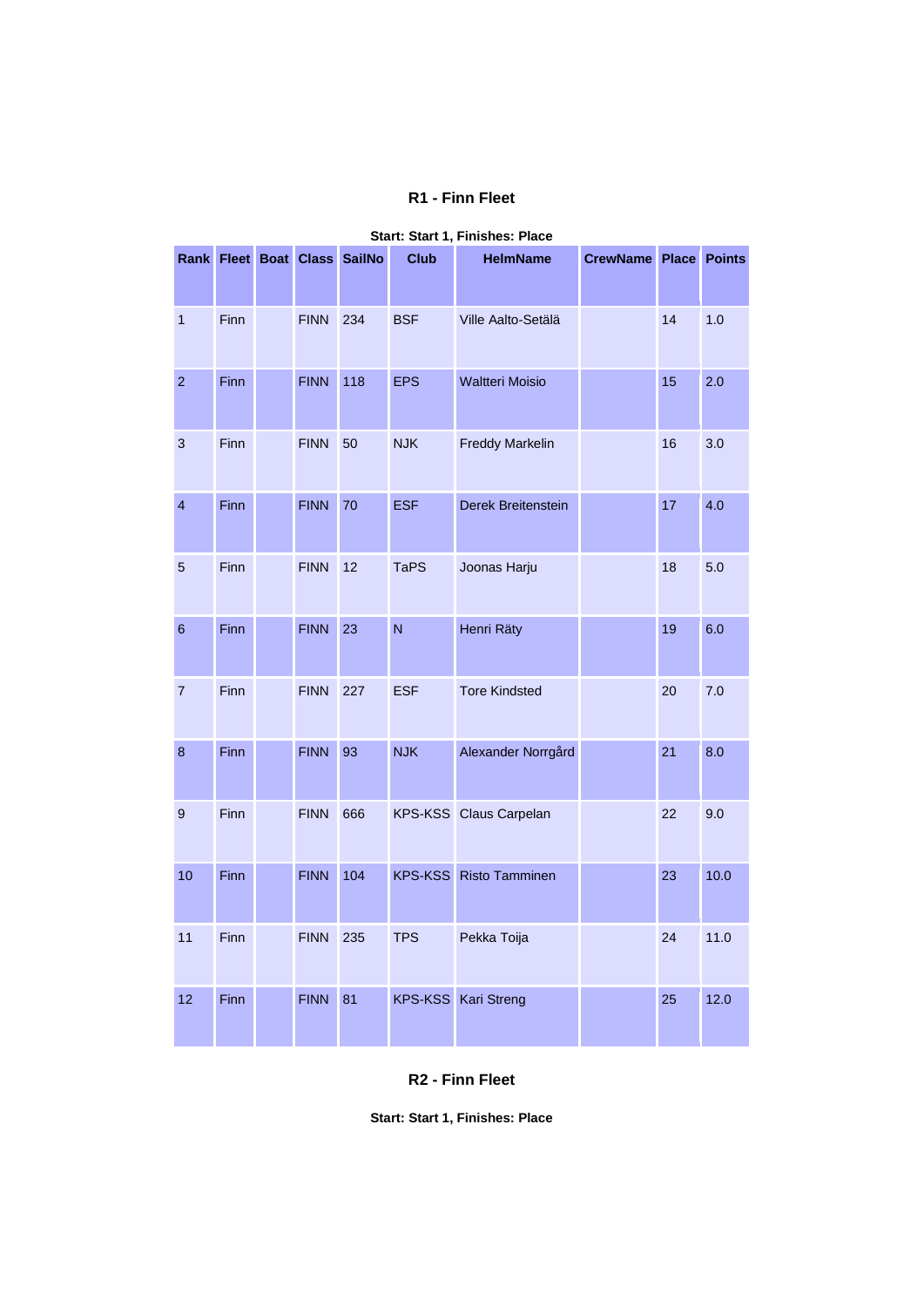|                          |      |             | Rank Fleet Boat Class SailNo | <b>Club</b>    | <b>HelmName</b>        | CrewName Place |                         | <b>Points</b> |
|--------------------------|------|-------------|------------------------------|----------------|------------------------|----------------|-------------------------|---------------|
|                          |      |             |                              |                |                        |                |                         |               |
| $\overline{1}$           | Finn | <b>FINN</b> | 23                           | $\overline{N}$ | Henri Räty             |                | $\overline{1}$          | 1.0           |
| $\overline{2}$           | Finn | <b>FINN</b> | 118                          | <b>EPS</b>     | <b>Waltteri Moisio</b> |                | $\overline{2}$          | 2.0           |
| $\mathbf{3}$             | Finn | <b>FINN</b> | 93                           | <b>NJK</b>     | Alexander Norrgård     |                | 3                       | 3.0           |
| $\overline{\mathbf{4}}$  | Finn | <b>FINN</b> | 12                           | <b>TaPS</b>    | Joonas Harju           |                | $\overline{\mathbf{4}}$ | 4.0           |
| 5                        | Finn | <b>FINN</b> | 70                           | <b>ESF</b>     | Derek Breitenstein     |                | 5                       | 5.0           |
| $\,$ 6 $\,$              | Finn | <b>FINN</b> | 104                          | <b>KPS-KSS</b> | <b>Risto Tamminen</b>  |                | 6                       | 6.0           |
| $\overline{\mathcal{I}}$ | Finn | <b>FINN</b> | 234                          | <b>BSF</b>     | Ville Aalto-Setälä     |                | $\overline{7}$          | 7.0           |
| $\bf8$                   | Finn | <b>FINN</b> | 227                          | <b>ESF</b>     | <b>Tore Kindsted</b>   |                | 8                       | 8.0           |
| 9                        | Finn | <b>FINN</b> | 50                           | <b>NJK</b>     | <b>Freddy Markelin</b> |                | 9                       | 9.0           |
| 10                       | Finn | <b>FINN</b> | 81                           | <b>KPS-KSS</b> | <b>Kari Streng</b>     |                | 10                      | 10.0          |
| 11                       | Finn | <b>FINN</b> | 666                          |                | KPS-KSS Claus Carpelan |                | 11                      | 11.0          |
| 12                       | Finn | <b>FINN</b> | 235                          | <b>TPS</b>     | Pekka Toija            |                | 12                      | 12.0          |

# **R3 - Finn Fleet**

|                |             |             | <b>Rank Fleet Boat Class SailNo</b> | <b>Club</b> | <b>HelmName</b>        | <b>CrewName Place Points</b> |   |     |
|----------------|-------------|-------------|-------------------------------------|-------------|------------------------|------------------------------|---|-----|
|                |             |             |                                     |             |                        |                              |   |     |
| 1              | <b>Finn</b> | <b>FINN</b> | 118                                 | <b>EPS</b>  | <b>Waltteri Moisio</b> |                              | 1 | 1.0 |
| $\overline{2}$ | <b>Finn</b> | <b>FINN</b> | 70                                  | <b>ESF</b>  | Derek Breitenstein     |                              | 2 | 2.0 |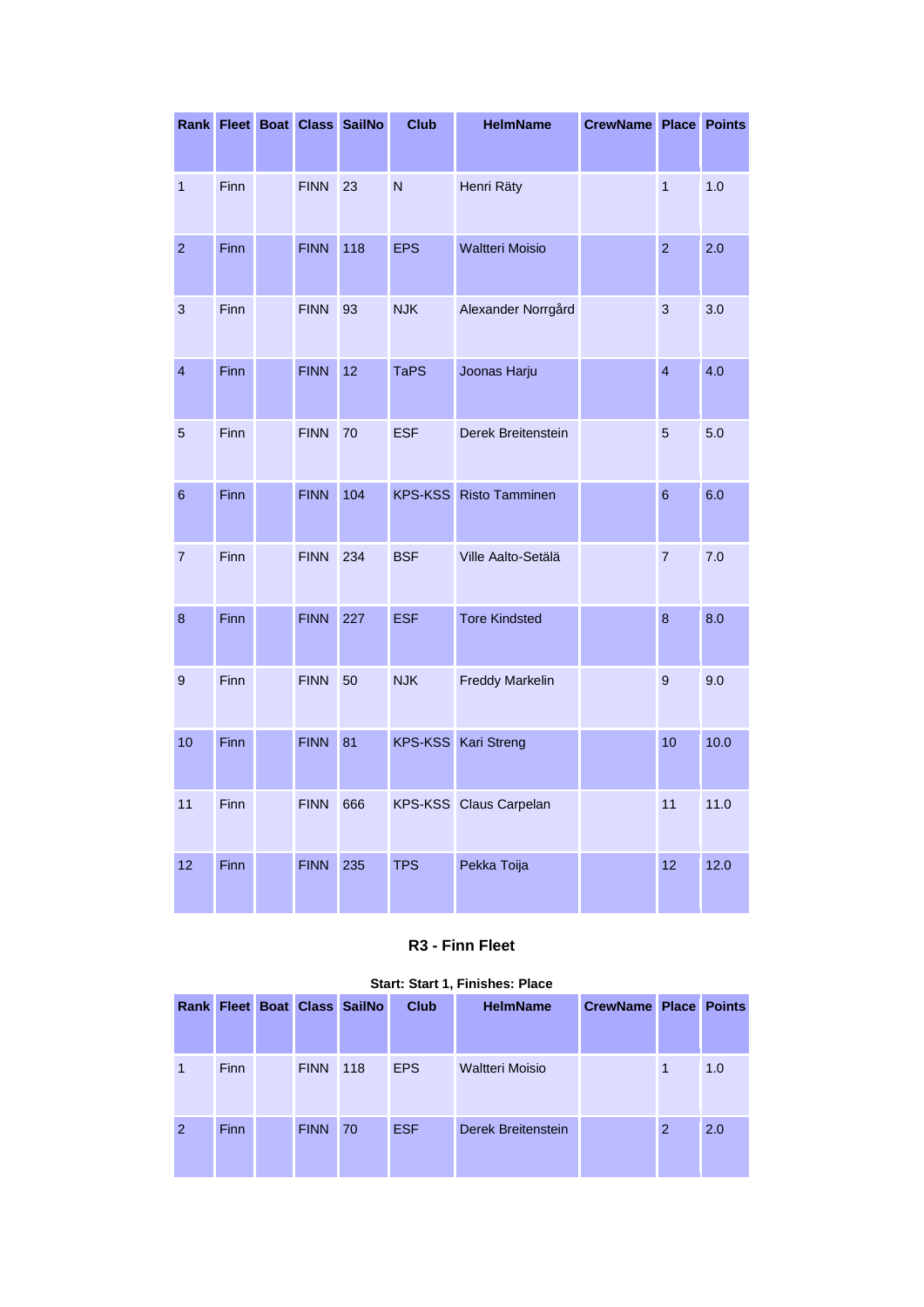|                         |      |             | Rank Fleet Boat Class SailNo | <b>Club</b>    | <b>HelmName</b>        | <b>CrewName Place</b> |                 | <b>Points</b> |
|-------------------------|------|-------------|------------------------------|----------------|------------------------|-----------------------|-----------------|---------------|
| $\mathsf 3$             | Finn | <b>FINN</b> | 50                           | <b>NJK</b>     | <b>Freddy Markelin</b> |                       | 3               | 3.0           |
| $\overline{\mathbf{4}}$ | Finn | <b>FINN</b> | 12                           | <b>TaPS</b>    | Joonas Harju           |                       | $\overline{4}$  | 4.0           |
| $\overline{5}$          | Finn | <b>FINN</b> | 234                          | <b>BSF</b>     | Ville Aalto-Setälä     |                       | 5               | 5.0           |
| $\,$ 6 $\,$             | Finn | <b>FINN</b> | 23                           | N              | Henri Räty             |                       | $6\phantom{1}6$ | 6.0           |
| $\overline{7}$          | Finn | <b>FINN</b> | 104                          |                | KPS-KSS Risto Tamminen |                       | $\overline{7}$  | 7.0           |
| $\bf{8}$                | Finn | <b>FINN</b> | 227                          | <b>ESF</b>     | <b>Tore Kindsted</b>   |                       | 8               | 8.0           |
| $\boldsymbol{9}$        | Finn | <b>FINN</b> | 666                          |                | KPS-KSS Claus Carpelan |                       | 9               | 9.0           |
| 10                      | Finn | <b>FINN</b> | 235                          | <b>TPS</b>     | Pekka Toija            |                       | 10              | 10.0          |
| 11                      | Finn | <b>FINN</b> | 93                           | <b>NJK</b>     | Alexander Norrgård     |                       | 11              | 11.0          |
| 12                      | Finn | <b>FINN</b> | 81                           | <b>KPS-KSS</b> | Kari Streng            |                       | 12              | 12.0          |

#### **R4 - Finn Fleet**

|                |             |             | Rank Fleet Boat Class SailNo | <b>Club</b>  | <b>HelmName</b>        | <b>CrewName Place</b> |                | <b>Points</b> |
|----------------|-------------|-------------|------------------------------|--------------|------------------------|-----------------------|----------------|---------------|
|                |             |             |                              |              |                        |                       |                |               |
| 1              | <b>Finn</b> | <b>FINN</b> | 23                           | $\mathsf{N}$ | Henri Räty             |                       | $\mathbf{1}$   | 1.0           |
| $\overline{2}$ | <b>Finn</b> | <b>FINN</b> | 118                          | <b>EPS</b>   | <b>Waltteri Moisio</b> |                       | $\overline{2}$ | 2.0           |
| 3              | Finn        | <b>FINN</b> | 50                           | <b>NJK</b>   | <b>Freddy Markelin</b> |                       | 3              | 3.0           |
| $\overline{4}$ | <b>Finn</b> | <b>FINN</b> | 93                           | <b>NJK</b>   | Alexander Norrgård     |                       | $\overline{4}$ | 4.0           |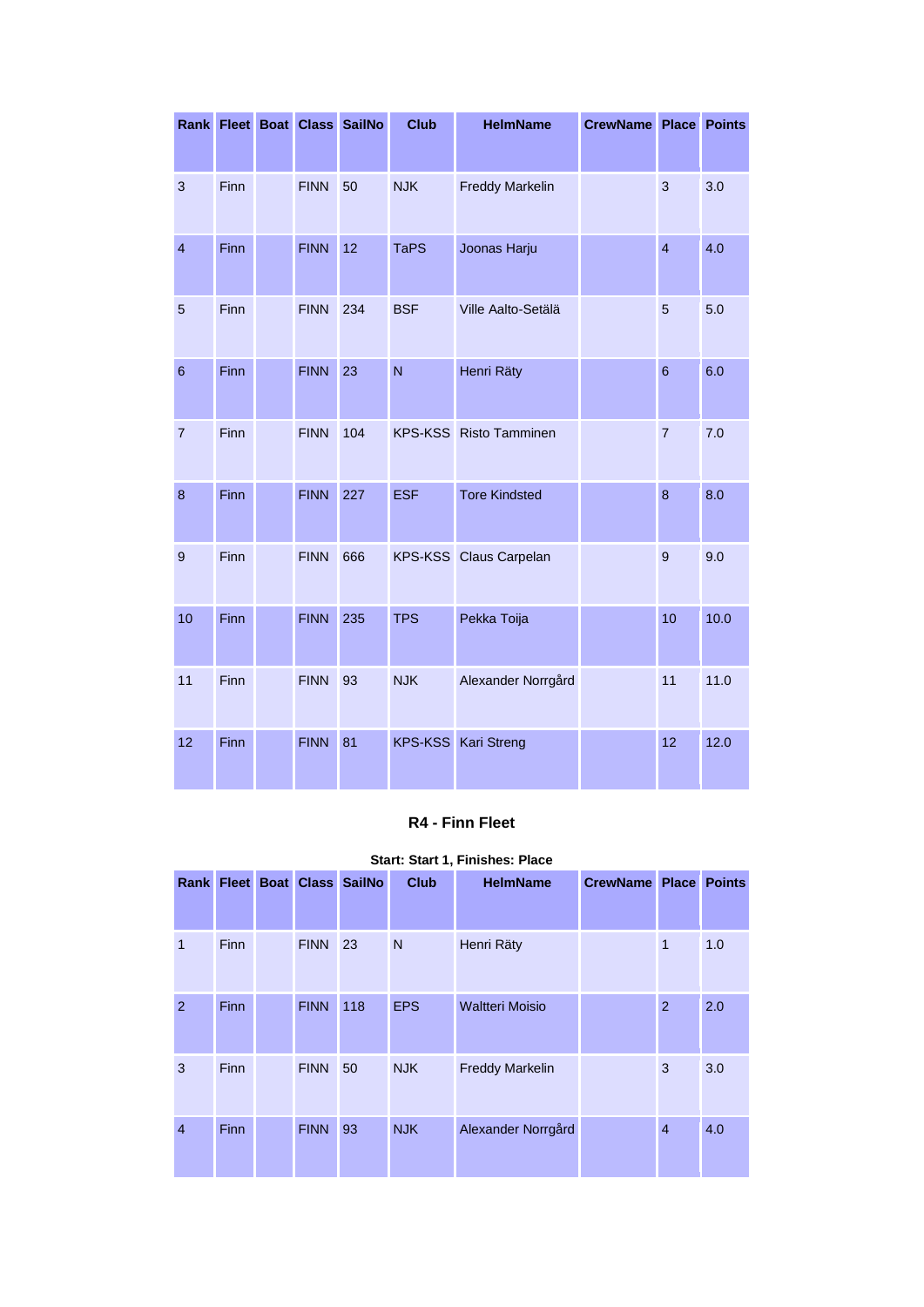|                |      |             | Rank Fleet Boat Class SailNo | <b>Club</b> | <b>HelmName</b>               | <b>CrewName Place Points</b> |                |      |
|----------------|------|-------------|------------------------------|-------------|-------------------------------|------------------------------|----------------|------|
| 5              | Finn | <b>FINN</b> | 234                          | <b>BSF</b>  | Ville Aalto-Setälä            |                              | 5              | 5.0  |
| 6              | Finn | <b>FINN</b> | 227                          | <b>ESF</b>  | <b>Tore Kindsted</b>          |                              | $6\phantom{1}$ | 6.0  |
| $\overline{7}$ | Finn | <b>FINN</b> | 70                           | <b>ESF</b>  | Derek Breitenstein            |                              | $\overline{7}$ | 7.0  |
| 8              | Finn | <b>FINN</b> | 12                           | <b>TaPS</b> | Joonas Harju                  |                              | 8              | 8.0  |
| 9              | Finn | <b>FINN</b> | 104                          |             | <b>KPS-KSS</b> Risto Tamminen |                              | $9$            | 9.0  |
| 10             | Finn | <b>FINN</b> | 235                          | <b>TPS</b>  | Pekka Toija                   |                              | 10             | 10.0 |
| 11             | Finn | <b>FINN</b> | 81                           |             | KPS-KSS Kari Streng           |                              | 11             | 11.0 |
| 12             | Finn | <b>FINN</b> | 666                          |             | <b>KPS-KSS</b> Claus Carpelan |                              | <b>OCS</b>     | 14.0 |

### **R5 - Finn Fleet**

|                 |             |             |                              |             | Start: Start 1, Finishes: Place |                       |                |               |
|-----------------|-------------|-------------|------------------------------|-------------|---------------------------------|-----------------------|----------------|---------------|
|                 |             |             | Rank Fleet Boat Class SailNo | <b>Club</b> | <b>HelmName</b>                 | <b>CrewName Place</b> |                | <b>Points</b> |
| 1               | <b>Finn</b> | <b>FINN</b> | 118                          | <b>EPS</b>  | <b>Waltteri Moisio</b>          |                       | $\mathbf{1}$   | 1.0           |
| $\overline{2}$  | Finn        | <b>FINN</b> | 234                          | <b>BSF</b>  | Ville Aalto-Setälä              |                       | $\overline{2}$ | 2.0           |
| 3               | <b>Finn</b> | <b>FINN</b> | 50                           | <b>NJK</b>  | <b>Freddy Markelin</b>          |                       | 3              | 3.0           |
| $\overline{4}$  | <b>Finn</b> | <b>FINN</b> | 12                           | <b>TaPS</b> | Joonas Harju                    |                       | $\overline{4}$ | 4.0           |
| 5               | Finn        | <b>FINN</b> | 23                           | N           | Henri Räty                      |                       | 5              | 5.0           |
| $6\phantom{1}6$ | <b>Finn</b> | <b>FINN</b> | 93                           | <b>NJK</b>  | Alexander Norrgård              |                       | 6              | 6.0           |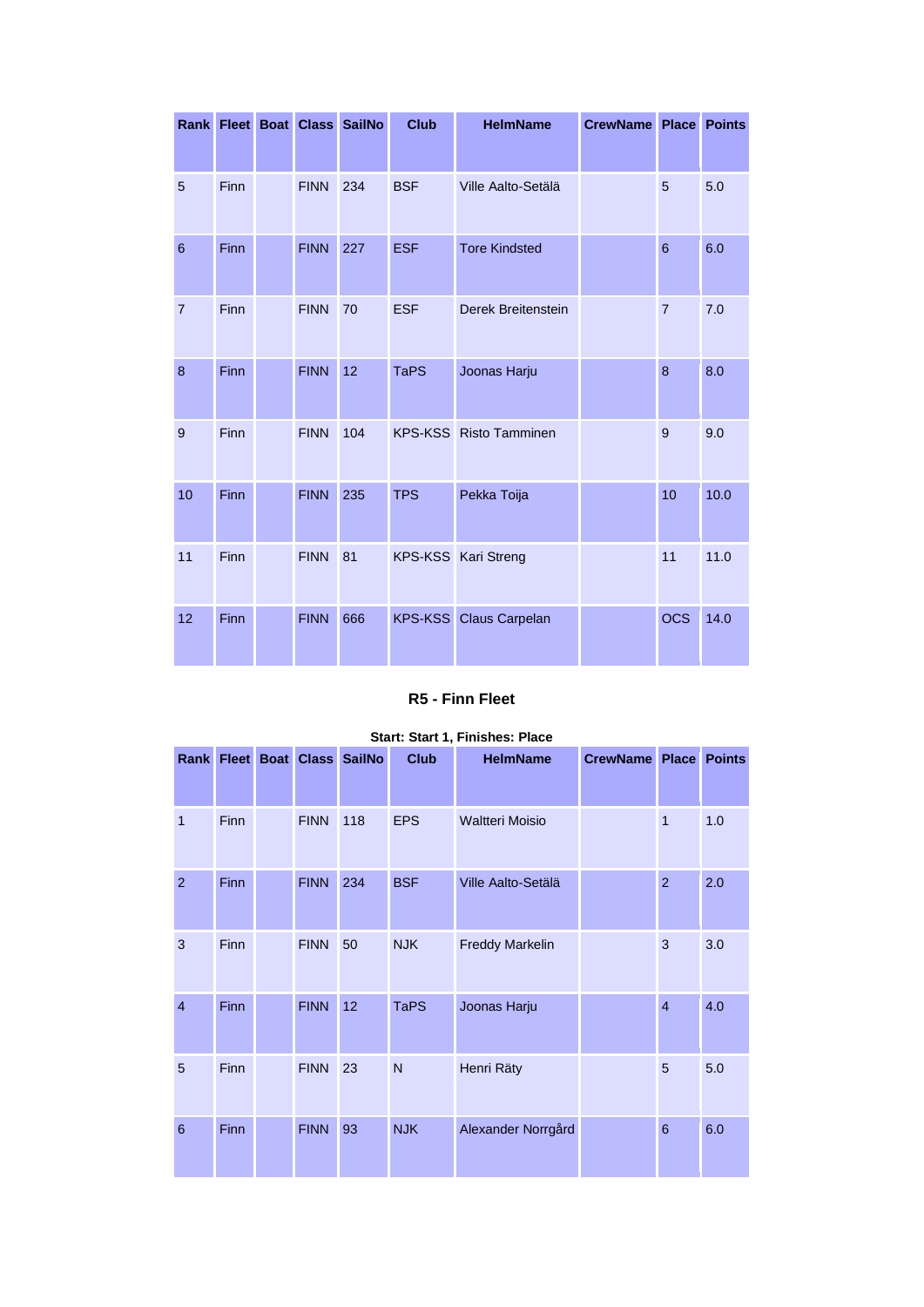|                |             |             | Rank Fleet Boat Class SailNo | <b>Club</b> | <b>HelmName</b>               | <b>CrewName Place Points</b> |                |      |
|----------------|-------------|-------------|------------------------------|-------------|-------------------------------|------------------------------|----------------|------|
|                |             |             |                              |             |                               |                              |                |      |
| $\overline{7}$ | Finn        | <b>FINN</b> | 70                           | <b>ESF</b>  | Derek Breitenstein            |                              | $\overline{7}$ | 7.0  |
| 8              | <b>Finn</b> | <b>FINN</b> | 227                          | <b>ESF</b>  | <b>Tore Kindsted</b>          |                              | 8              | 8.0  |
| 9              | Finn        | <b>FINN</b> | 104                          |             | <b>KPS-KSS</b> Risto Tamminen |                              | 9              | 9.0  |
| 10             | Finn        | <b>FINN</b> | 81                           |             | <b>KPS-KSS</b> Kari Streng    |                              | 10             | 10.0 |
| 11             | <b>Finn</b> | <b>FINN</b> | 235                          | <b>TPS</b>  | Pekka Toija                   |                              | 11             | 11.0 |

### **R6 - Finn Fleet**

|                         |      |             | Rank Fleet Boat Class SailNo | <b>Club</b>    | <b>HelmName</b>        | <b>CrewName Place Points</b> |                  |     |
|-------------------------|------|-------------|------------------------------|----------------|------------------------|------------------------------|------------------|-----|
|                         |      |             |                              |                |                        |                              |                  |     |
| $\overline{\mathbf{1}}$ | Finn | <b>FINN</b> | 234                          | <b>BSF</b>     | Ville Aalto-Setälä     |                              | $\overline{1}$   | 1.0 |
| $\overline{2}$          | Finn | <b>FINN</b> | 50                           | <b>NJK</b>     | <b>Freddy Markelin</b> |                              | $\overline{2}$   | 2.0 |
| $\sqrt{3}$              | Finn | <b>FINN</b> | 12                           | <b>TaPS</b>    | Joonas Harju           |                              | 3                | 3.0 |
| $\overline{\mathbf{4}}$ | Finn | <b>FINN</b> | 104                          | <b>KPS-KSS</b> | <b>Risto Tamminen</b>  |                              | $\overline{4}$   | 4.0 |
| 5                       | Finn | <b>FINN</b> | 70                           | <b>ESF</b>     | Derek Breitenstein     |                              | 5                | 5.0 |
| $\,$ 6 $\,$             | Finn | <b>FINN</b> | 23                           | N              | Henri Räty             |                              | $\boldsymbol{6}$ | 6.0 |
| $\overline{7}$          | Finn | <b>FINN</b> | 118                          | <b>EPS</b>     | <b>Waltteri Moisio</b> |                              | $\overline{7}$   | 7.0 |
| 8                       | Finn | <b>FINN</b> | 93                           | <b>NJK</b>     | Alexander Norrgård     |                              | $\bf 8$          | 8.0 |
| $\overline{9}$          | Finn | <b>FINN</b> | 227                          | <b>ESF</b>     | <b>Tore Kindsted</b>   |                              | 9                | 9.0 |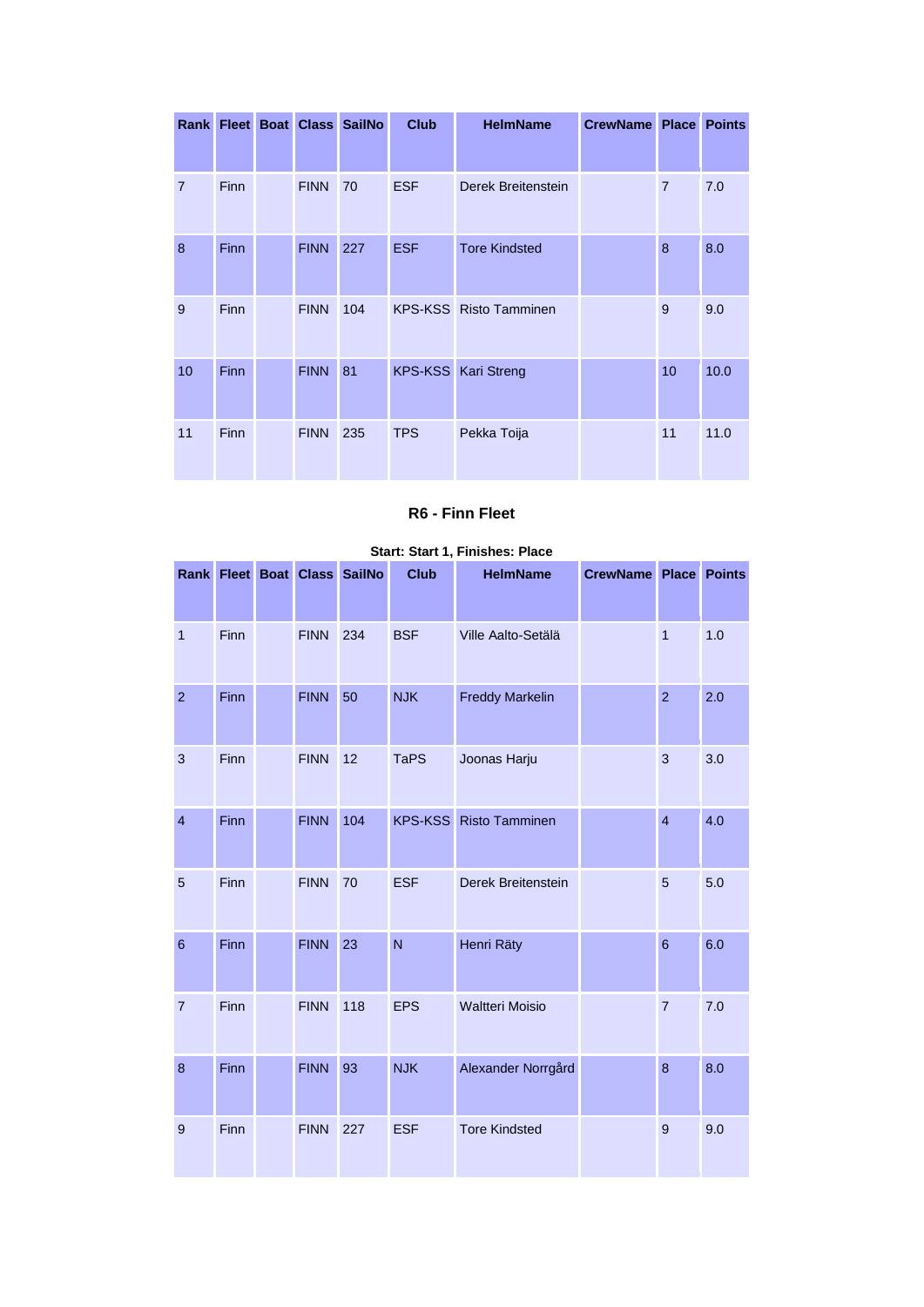|    |             |             | <b>Rank Fleet Boat Class SailNo</b> | <b>Club</b> | <b>HelmName</b>     | <b>CrewName Place Points</b> |    |      |
|----|-------------|-------------|-------------------------------------|-------------|---------------------|------------------------------|----|------|
| 10 | <b>Finn</b> | <b>FINN</b> | 81                                  |             | KPS-KSS Kari Streng |                              | 10 | 10.0 |
| 11 | <b>Finn</b> | <b>FINN</b> | 235                                 | <b>TPS</b>  | Pekka Toija         |                              | 11 | 11.0 |

# **R1 - Lightning Fleet**

### **Start: Start 1, Finishes: Place**

| <b>Rank</b>    | <b>Fleet</b>    | <b>Boat</b>              | <b>Class</b>    | <b>SailNo</b> | <b>Club</b>        | <b>HelmName</b>      | <b>CrewName</b>                             |                | <b>Place Points</b> |
|----------------|-----------------|--------------------------|-----------------|---------------|--------------------|----------------------|---------------------------------------------|----------------|---------------------|
|                |                 |                          |                 |               |                    |                      |                                             |                |                     |
| $\mathbf{1}$   |                 | Lightning Burgundy<br>IV | Lightning 15415 |               | TP/<br><b>SPS</b>  | Laura Pesola         | Laura Björk, Elli Aro                       | $\overline{4}$ | 1.0                 |
| $\overline{2}$ |                 | Lightning Burgundy<br>Ш  | Lightning 15331 |               | <b>TP</b>          | Sakari Pesola        | Arttu Tolvanen, Saara Kuisma                | 6              | 2.0                 |
| $\mathbf{3}$   | Lightning Nikea |                          | Lightning 14364 |               | <b>JVS</b>         | Samppa J<br>Salminen | Tero Kotimäki, Jari Vanhala                 | $\overline{7}$ | 3.0                 |
| $\overline{4}$ | Lightning Forte |                          | Lightning 14534 |               | <b>TP</b>          | <b>Esko Aalto</b>    | Jukka Niemi, Emmi Amberla                   | 10             | 4.0                 |
| 5              | Lightning       | Red<br>Snapper           | Lightning 14761 |               | KPS-<br><b>KSS</b> | Jesse Hjelt          | Matti Peltoniemi, Johanna Van<br>Wonterghem | 11             | 5.0                 |
| 6              | Lightning       | <b>Dolce</b>             | Lightning 15369 |               | <b>TP</b>          | Sari Aalto           | Pauline Niemi, Patricia Broas<br>(KPS-KSS)  | 12             | 6.0                 |
| $\overline{7}$ | Lightning       | Wakan<br>Tanka           | Lightning 14406 |               | <b>HPS</b>         | Jari Kaplas          | <b>Tiina Saavalainen</b>                    | 13             | 7.0                 |

# **R2 - Lightning Fleet**

| Rank | <b>Fleet</b> | <b>Boat</b>        | <b>Class</b>       | <b>SailNo</b> | <b>Club</b> | <b>HelmName</b> | <b>CrewName</b>              |    | <b>Place Points</b> |
|------|--------------|--------------------|--------------------|---------------|-------------|-----------------|------------------------------|----|---------------------|
|      |              | Lightning Burgundy | Lightning 15331 TP |               |             | Sakari Pesola   | Arttu Tolvanen, Saara Kuisma | 19 | 1.0                 |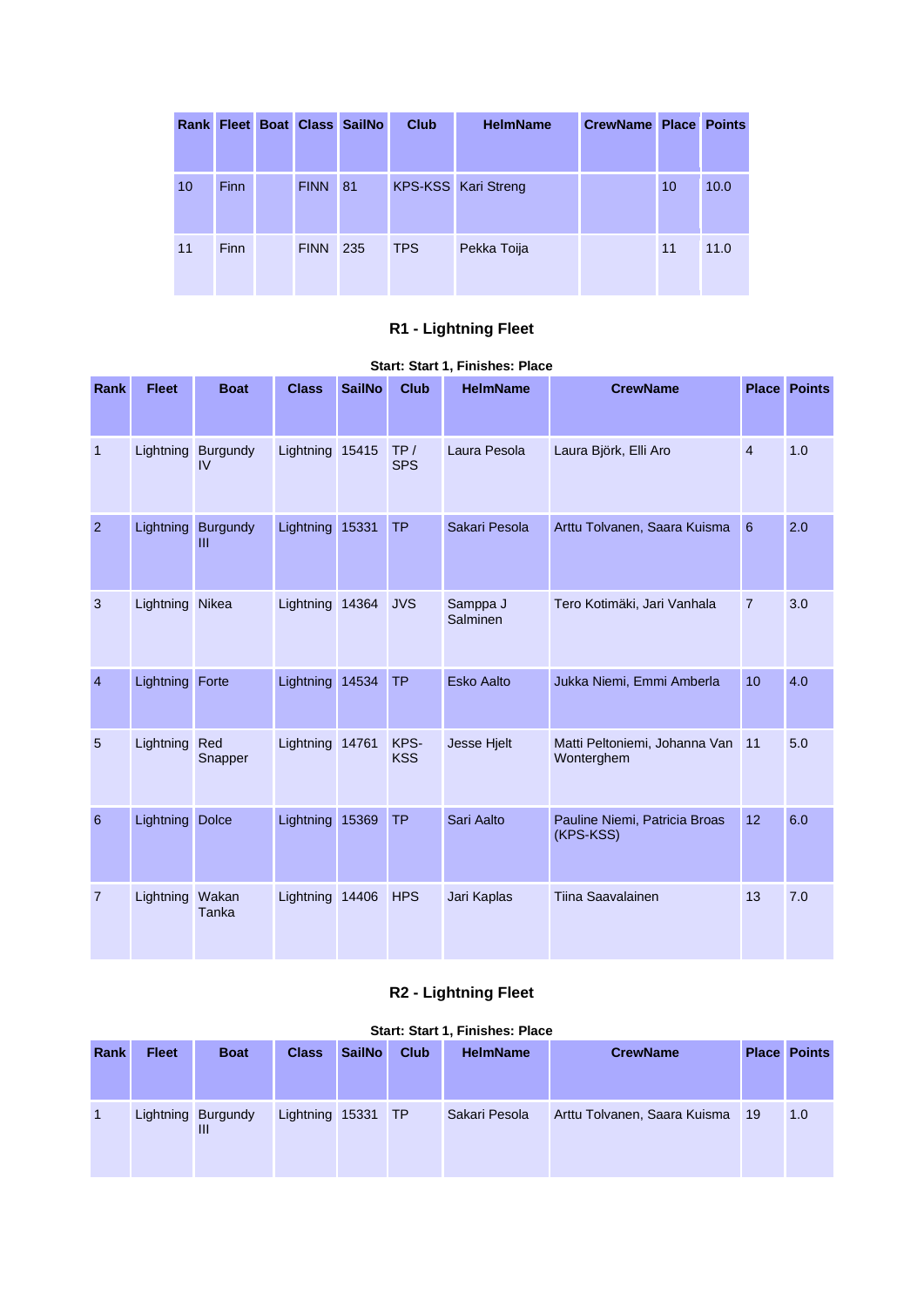| <b>Rank</b>    | <b>Fleet</b>    | <b>Boat</b>    | <b>Class</b>    | <b>SailNo</b> | <b>Club</b>        | <b>HelmName</b>             | <b>CrewName</b>                             |    | <b>Place Points</b> |
|----------------|-----------------|----------------|-----------------|---------------|--------------------|-----------------------------|---------------------------------------------|----|---------------------|
| $\overline{2}$ | Lightning       | Nikea          | Lightning 14364 |               | <b>JVS</b>         | Samppa J<br><b>Salminen</b> | Tero Kotimäki, Jari Vanhala                 | 20 | 2.0                 |
| 3              | Lightning Dolce |                | Lightning 15369 |               | <b>TP</b>          | Sari Aalto                  | Pauline Niemi, Patricia Broas<br>(KPS-KSS)  | 21 | 3.0                 |
| $\overline{4}$ | Lightning Forte |                | Lightning 14534 |               | <b>TP</b>          | <b>Esko Aalto</b>           | Jukka Niemi, Emmi Amberla                   | 22 | 4.0                 |
| 5              | Lightning       | Burgundy<br>IV | Lightning 15415 |               | TP/<br><b>SPS</b>  | Laura Pesola                | Laura Björk, Elli Aro                       | 23 | 5.0                 |
| 6              | Lightning       | Red<br>Snapper | Lightning 14761 |               | KPS-<br><b>KSS</b> | Jesse Hjelt                 | Matti Peltoniemi, Johanna Van<br>Wonterghem | 24 | 6.0                 |
| $\overline{7}$ | Lightning       | Wakan<br>Tanka | Lightning 14406 |               | <b>HPS</b>         | Jari Kaplas                 | Tiina Saavalainen                           | 25 | 7.0                 |

# **R3 - Lightning Fleet**

| Rank           | <b>Fleet</b>    | <b>Boat</b>           | <b>Class</b>    | <b>SailNo</b> | <b>Club</b>        | <b>HelmName</b> | <b>CrewName</b>                             |    | <b>Place Points</b> |
|----------------|-----------------|-----------------------|-----------------|---------------|--------------------|-----------------|---------------------------------------------|----|---------------------|
| $\mathbf{1}$   | Lightning Forte |                       | Lightning 14534 |               | <b>TP</b>          | Esko Aalto      | Jukka Niemi, Emmi Amberla                   | 18 | 1.0                 |
| $\overline{2}$ | Lightning       | <b>Burgundy</b><br>Ш  | Lightning 15331 |               | <b>TP</b>          | Sakari Pesola   | Arttu Tolvanen, Saara Kuisma                | 20 | 2.0                 |
| 3              | Lightning       | <b>Burgundy</b><br>IV | Lightning 15415 |               | TP/<br><b>SPS</b>  | Laura Pesola    | Laura Björk, Elli Aro                       | 21 | 3.0                 |
| $\overline{4}$ | Lightning       | Red<br>Snapper        | Lightning       | 14761         | KPS-<br><b>KSS</b> | Jesse Hjelt     | Matti Peltoniemi, Johanna Van<br>Wonterghem | 22 | 4.0                 |
| 5              | Lightning Dolce |                       | Lightning 15369 |               | <b>TP</b>          | Sari Aalto      | Pauline Niemi, Patricia Broas<br>(KPS-KSS)  | 23 | 5.0                 |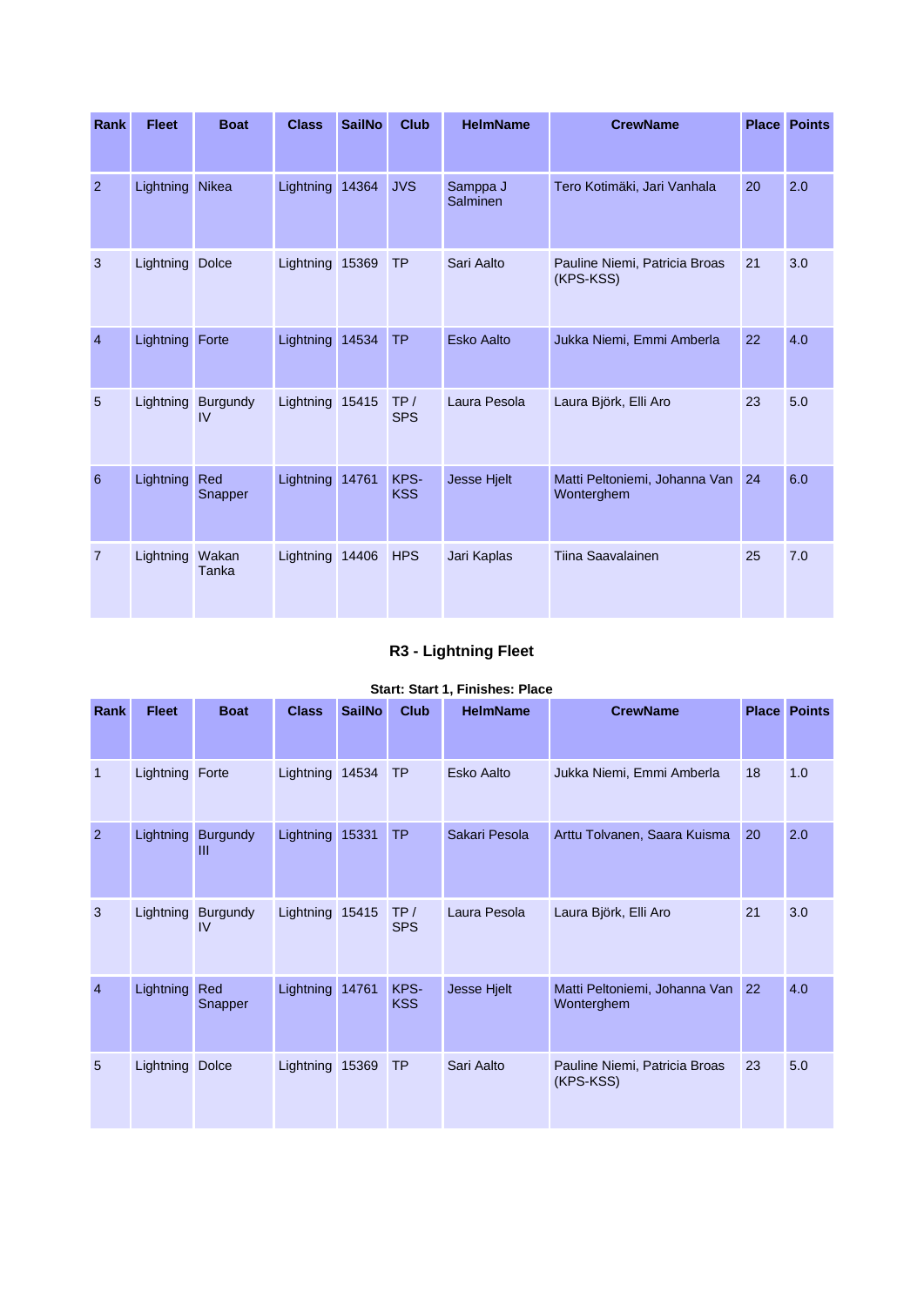| <b>Rank</b>    | <b>Fleet</b>    | <b>Boat</b> | <b>Class</b>        | <b>SailNo</b> | <b>Club</b> | <b>HelmName</b>             | <b>CrewName</b>             |    | <b>Place Points</b> |
|----------------|-----------------|-------------|---------------------|---------------|-------------|-----------------------------|-----------------------------|----|---------------------|
| 6              | Lightning Nikea |             | Lightning 14364     |               | <b>JVS</b>  | Samppa J<br><b>Salminen</b> | Tero Kotimäki, Jari Vanhala | 24 | 6.0                 |
| $\overline{7}$ | Lightning Wakan | Tanka       | Lightning 14406 HPS |               |             | Jari Kaplas                 | Tiina Saavalainen           | 25 | 7.0                 |

# **R4 - Lightning Fleet**

### **Start: Start 1, Finishes: Place**

| Rank           | <b>Fleet</b>           | <b>Boat</b>           | <b>Class</b>    | <b>SailNo</b> | <b>Club</b>        | <b>HelmName</b>             | <b>CrewName</b>                                |    | <b>Place Points</b> |
|----------------|------------------------|-----------------------|-----------------|---------------|--------------------|-----------------------------|------------------------------------------------|----|---------------------|
| $\mathbf{1}$   | Lightning Nikea        |                       | Lightning 14364 |               | <b>JVS</b>         | Samppa J<br><b>Salminen</b> | Tero Kotimäki, Jari Vanhala                    | 18 | 1.0                 |
| 2              | Lightning              | Burgundy<br>Ш         | Lightning 15331 |               | <b>TP</b>          | Sakari Pesola               | Arttu Tolvanen, Saara Kuisma                   | 19 | 2.0                 |
| 3              | <b>Lightning Dolce</b> |                       | Lightning 15369 |               | <b>TP</b>          | Sari Aalto                  | Pauline Niemi, Patricia Broas<br>(KPS-KSS)     | 20 | 3.0                 |
| $\overline{4}$ | Lightning              | <b>Burgundy</b><br>IV | Lightning 15415 |               | TP/<br><b>SPS</b>  | Laura Pesola                | Laura Björk, Elli Aro                          | 21 | 4.0                 |
| 5              | Lightning Forte        |                       | Lightning 14534 |               | <b>TP</b>          | <b>Esko Aalto</b>           | Jukka Niemi, Emmi Amberla                      | 22 | 5.0                 |
| 6              | Lightning              | Red<br>Snapper        | Lightning 14761 |               | KPS-<br><b>KSS</b> | <b>Jesse Hjelt</b>          | Matti Peltoniemi, Johanna Van 23<br>Wonterghem |    | 6.0                 |
| $\overline{7}$ | Lightning Wakan        | Tanka                 | Lightning 14406 |               | <b>HPS</b>         | Jari Kaplas                 | Tiina Saavalainen                              | 24 | 7.0                 |

# **R5 - Lightning Fleet**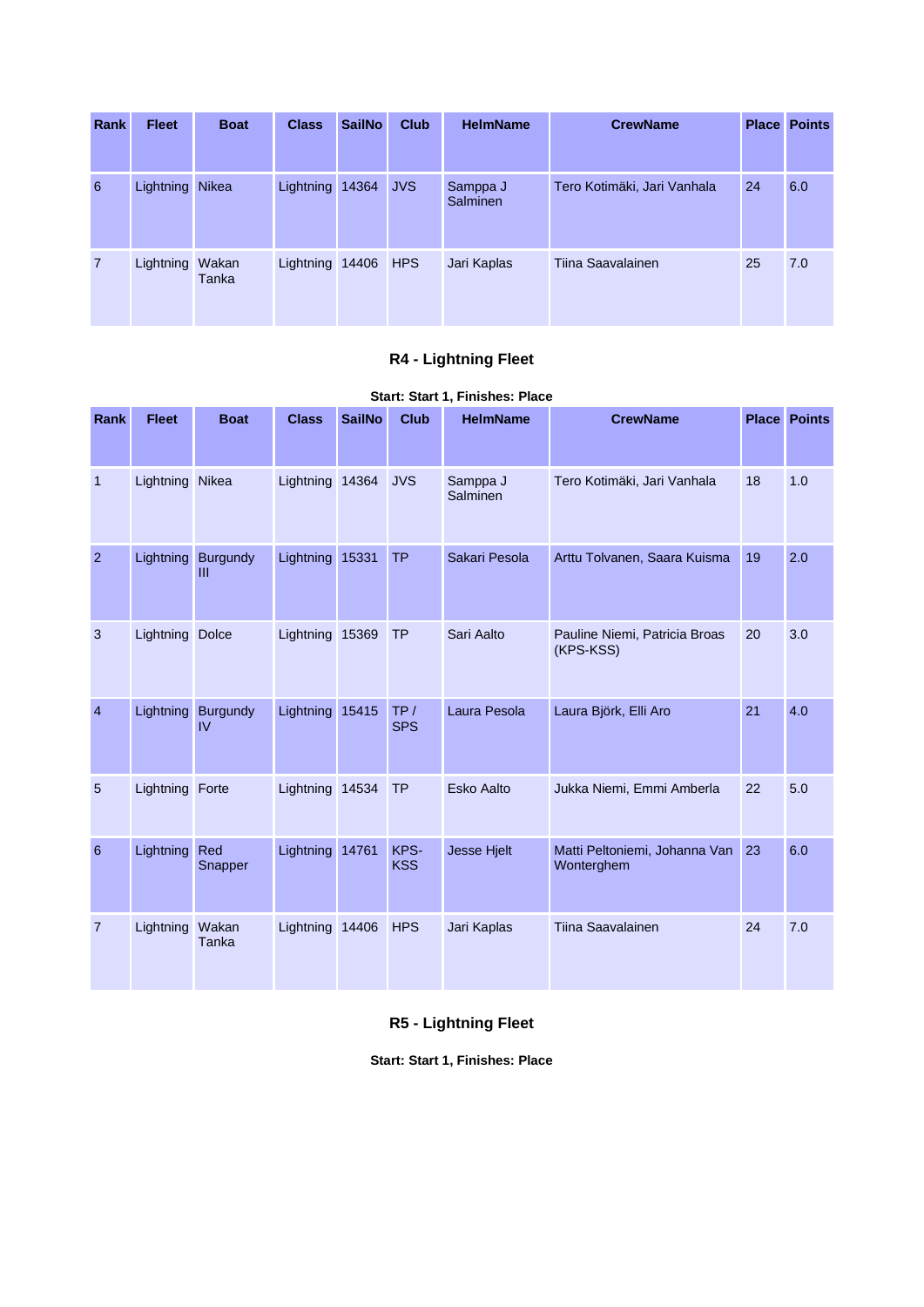| <b>Rank</b>    | <b>Fleet</b>    | <b>Boat</b>                        | <b>Class</b>    | <b>SailNo</b> | <b>Club</b>        | <b>HelmName</b>      | <b>CrewName</b>                                |    | <b>Place Points</b> |
|----------------|-----------------|------------------------------------|-----------------|---------------|--------------------|----------------------|------------------------------------------------|----|---------------------|
| $\mathbf{1}$   |                 | Lightning Burgundy<br>$\mathbf{m}$ | Lightning 15331 |               | <b>TP</b>          | Sakari Pesola        | Arttu Tolvanen, Saara Kuisma                   | 14 | 1.0                 |
| $\overline{2}$ |                 | Lightning Burgundy<br>IV           | Lightning 15415 |               | TP/<br><b>SPS</b>  | Laura Pesola         | Laura Björk, Elli Aro                          | 18 | 2.0                 |
| 3              | Lightning Forte |                                    | Lightning 14534 |               | <b>TP</b>          | <b>Esko Aalto</b>    | Jukka Niemi, Emmi Amberla                      | 19 | 3.0                 |
| $\overline{4}$ | Lightning Nikea |                                    | Lightning 14364 |               | <b>JVS</b>         | Samppa J<br>Salminen | Tero Kotimäki, Jari Vanhala                    | 20 | 4.0                 |
| 5              | Lightning Red   | Snapper                            | Lightning 14761 |               | KPS-<br><b>KSS</b> | Jesse Hjelt          | Matti Peltoniemi, Johanna Van 22<br>Wonterghem |    | 5.0                 |
| 6              | Lightning       | Wakan<br>Tanka                     | Lightning 14406 |               | <b>HPS</b>         | Jari Kaplas          | <b>Tiina Saavalainen</b>                       | 24 | 6.0                 |
| $\overline{7}$ | Lightning       | <b>Dolce</b>                       | Lightning 15369 |               | <b>TP</b>          | Sari Aalto           | Pauline Niemi, Patricia Broas<br>(KPS-KSS)     | 25 | 7.0                 |

# **R6 - Lightning Fleet**

| Rank           | <b>Fleet</b>    | <b>Boat</b>           | <b>Class</b>    | <b>SailNo</b> | <b>Club</b>        | <b>HelmName</b>      | <b>CrewName</b>                             | <b>Place</b> | <b>Points</b> |
|----------------|-----------------|-----------------------|-----------------|---------------|--------------------|----------------------|---------------------------------------------|--------------|---------------|
| $\mathbf{1}$   | Lightning Dolce |                       | Lightning 15369 |               | <b>TP</b>          | Sari Aalto           | Pauline Niemi, Patricia Broas<br>(KPS-KSS)  | 14           | 1.0           |
| $\overline{2}$ | Lightning Nikea |                       | Lightning 14364 |               | <b>JVS</b>         | Samppa J<br>Salminen | Tero Kotimäki, Jari Vanhala                 | 15           | 2.0           |
| 3              | Lightning       | <b>Burgundy</b><br>IV | Lightning 15415 |               | TP/<br><b>SPS</b>  | Laura Pesola         | Laura Björk, Elli Aro                       | 18           | 3.0           |
| $\overline{4}$ | Lightning       | Red<br>Snapper        | Lightning 14761 |               | KPS-<br><b>KSS</b> | Jesse Hjelt          | Matti Peltoniemi, Johanna Van<br>Wonterghem | <b>20</b>    | 4.0           |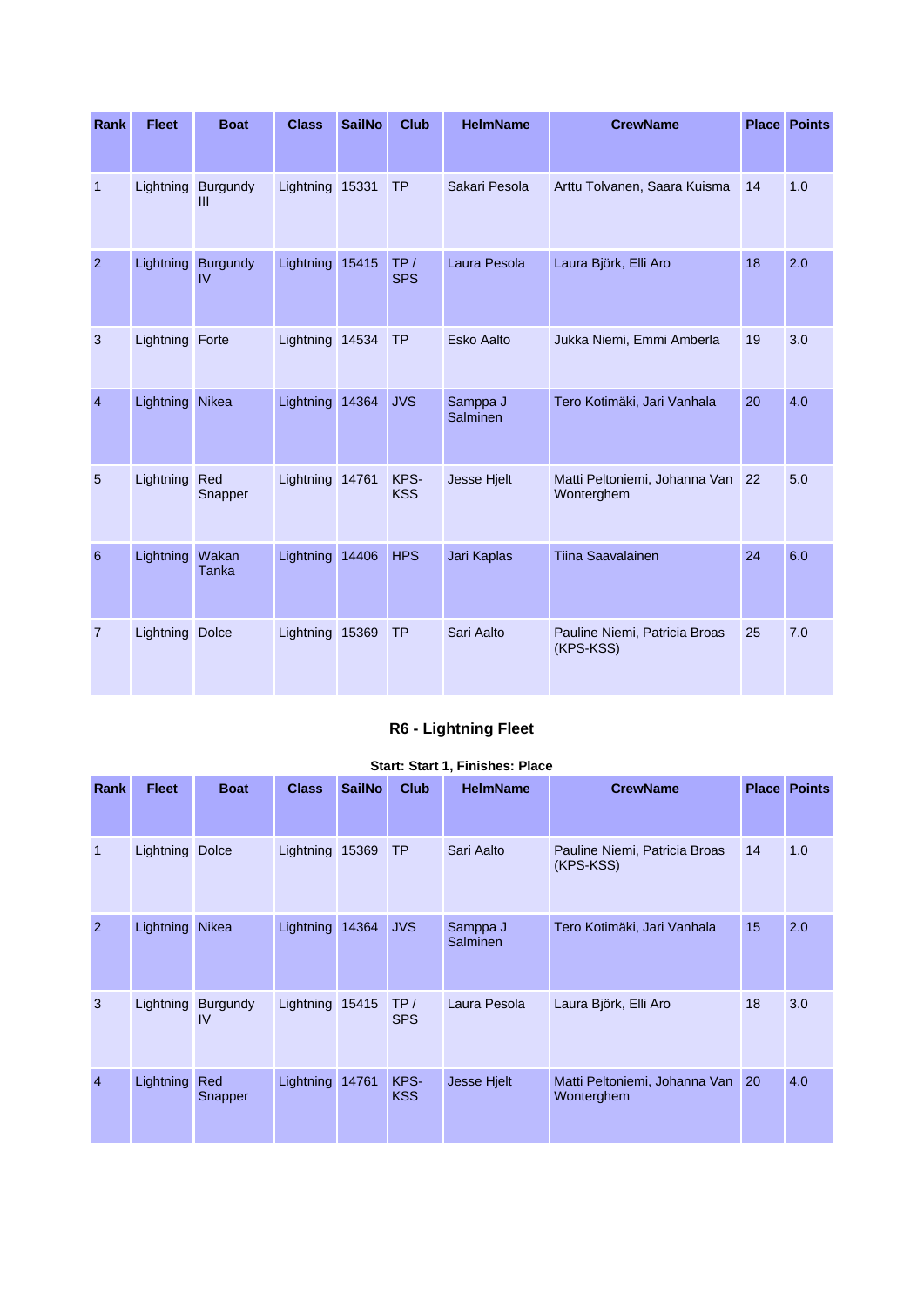| <b>Rank</b>    | <b>Fleet</b>    | <b>Boat</b>             | <b>Class</b>        | <b>SailNo</b> | <b>Club</b> | <b>HelmName</b> | <b>CrewName</b>              |             | <b>Place Points</b> |
|----------------|-----------------|-------------------------|---------------------|---------------|-------------|-----------------|------------------------------|-------------|---------------------|
| 5              |                 | Lightning Burgundy<br>Ш | Lightning 15331     |               | TP          | Sakari Pesola   | Arttu Tolvanen, Saara Kuisma | $\sqrt{21}$ | 5.0                 |
| 6              | Lightning Forte |                         | Lightning           | 14534         | <b>TP</b>   | Esko Aalto      | Jukka Niemi, Emmi Amberla    | 22          | 6.0                 |
| $\overline{7}$ | Lightning       | Wakan<br>Tanka          | Lightning 14406 HPS |               |             | Jari Kaplas     | Tiina Saavalainen            | 24          | 7.0                 |

### **R1 - Vikla Fleet**

### **Start: Start 1, Finishes: Place**

|                |              | <b>Rank Fleet Boat Class</b> | <b>SailNo</b> | <b>Club</b> | <b>HelmName</b>                    | <b>CrewName</b>       | <b>Place</b>  | <b>Points</b> |
|----------------|--------------|------------------------------|---------------|-------------|------------------------------------|-----------------------|---------------|---------------|
|                |              |                              |               |             |                                    |                       |               |               |
| $\mathbf{1}$   | Vikla        | SNIPE 30900                  |               | <b>BSF</b>  | Kai Saarihelo                      | Reetta Sihvo          | $\mathbf{1}$  | 1.0           |
| 2              | <b>Vikla</b> | <b>SNIPE</b>                 | 29918         | KPS-KSS     | Hanna-Leena Lehtinen Juha Lehtinen |                       | $\mathcal{P}$ | 2.0           |
| 3              | Vikla        | <b>SNIPE</b>                 | 31099         | <b>EPS</b>  | Antti Mikkonen                     | Satu Salminen         | 3             | 3.0           |
| $\overline{4}$ | <b>Vikla</b> | <b>SNIPE</b>                 | 28861         | <b>HSK</b>  | <b>Reino Suonsilta</b>             | Viivi Seirala (BS)    | 5             | 4.0           |
| 5              | Vikla        | SNIPE 29965                  |               | <b>NPS</b>  | Mikko Mäkinen                      | Asko Huumonen (EPS) 8 |               | 5.0           |
| 6              | <b>Vikla</b> | <b>SNIPE</b>                 | 31031         | <b>MK</b>   | Sirkku Ala-Harja                   | Mai Järvinen          | 9             | 6.0           |

### **R2 - Vikla Fleet**

|                |       |                    | Rank Fleet Boat Class SailNo | Club       | <b>HelmName</b> | <b>CrewName</b>    |    | <b>Place Points</b> |
|----------------|-------|--------------------|------------------------------|------------|-----------------|--------------------|----|---------------------|
| 1              | Vikla | SNIPE 30900        |                              | <b>BSF</b> | Kai Saarihelo   | Reetta Sihvo       | 13 | 1.0                 |
| $\overline{2}$ | Vikla | <b>SNIPE 28861</b> |                              | <b>HSK</b> | Reino Suonsilta | Viivi Seirala (BS) | 14 | 2.0                 |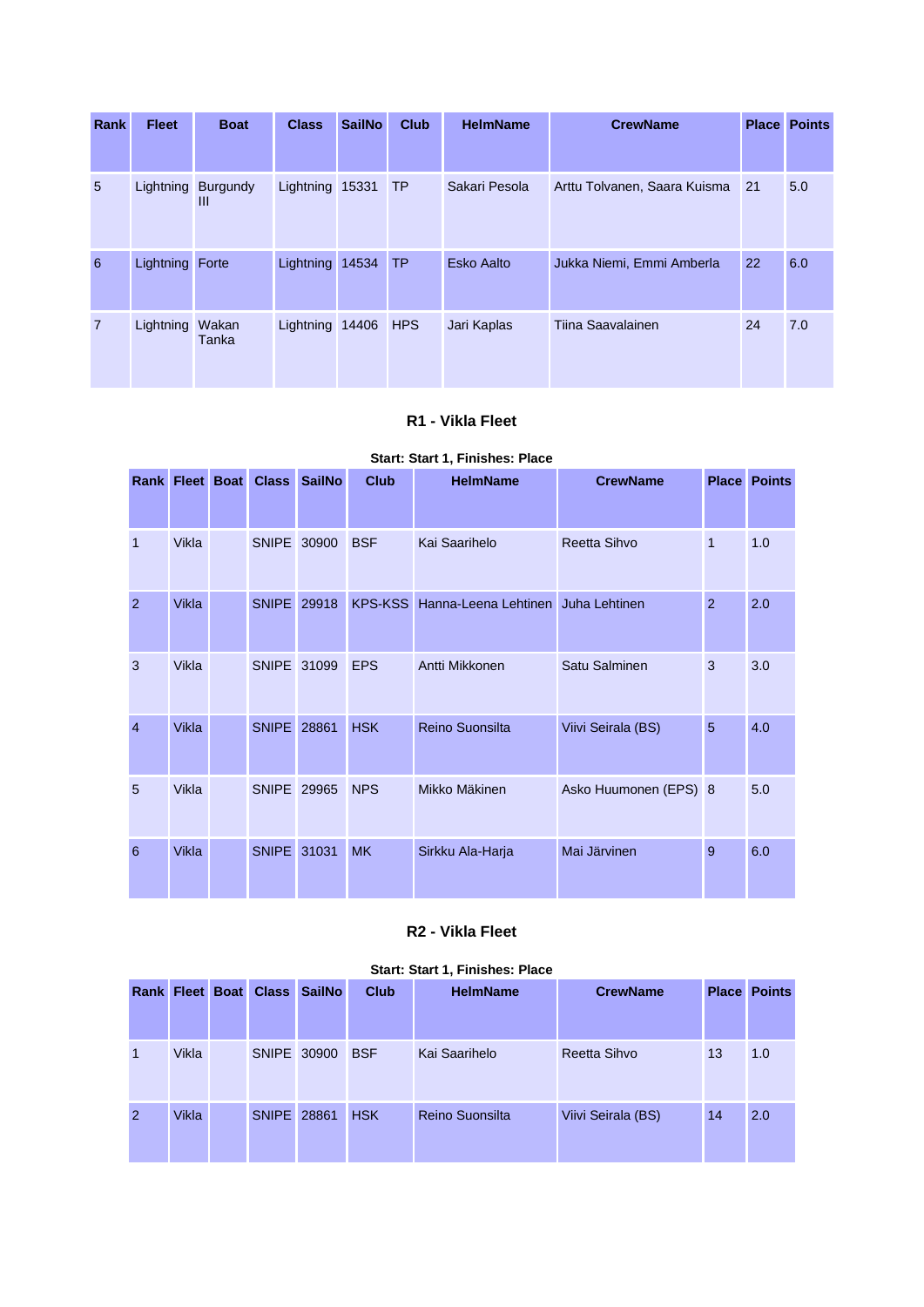|                | Rank Fleet Boat | <b>Class</b> | <b>SailNo</b> | Club       | <b>HelmName</b>                            | <b>CrewName</b>        | <b>Place</b> | <b>Points</b> |
|----------------|-----------------|--------------|---------------|------------|--------------------------------------------|------------------------|--------------|---------------|
|                |                 |              |               |            |                                            |                        |              |               |
| 3              | Vikla           | SNIPE 31099  |               | <b>EPS</b> | Antti Mikkonen                             | Satu Salminen          | 15           | 3.0           |
| $\overline{4}$ | Vikla           | <b>SNIPE</b> | 29918         |            | KPS-KSS Hanna-Leena Lehtinen Juha Lehtinen |                        | 16           | 4.0           |
| 5              | Vikla           |              | SNIPE 29965   | <b>NPS</b> | Mikko Mäkinen                              | Asko Huumonen (EPS) 17 |              | 5.0           |
| 6              | <b>Vikla</b>    | SNIPE 31031  |               | <b>MK</b>  | Sirkku Ala-Harja                           | Mai Järvinen           | 18           | 6.0           |

## **R3 - Vikla Fleet**

#### **Start: Start 1, Finishes: Place**

|                | <b>Rank Fleet Boat</b> | <b>Class</b>       | <b>SailNo</b> | <b>Club</b>    | <b>HelmName</b>        | <b>CrewName</b>        | <b>Place</b> | <b>Points</b> |
|----------------|------------------------|--------------------|---------------|----------------|------------------------|------------------------|--------------|---------------|
| $\mathbf{1}$   | <b>Vikla</b>           | SNIPE 30900        |               | <b>BSF</b>     | Kai Saarihelo          | Reetta Sihvo           | 13           | 1.0           |
| $\overline{2}$ | <b>Vikla</b>           | <b>SNIPE</b> 28861 |               | <b>HSK</b>     | <b>Reino Suonsilta</b> | Viivi Seirala (BS)     | 14           | 2.0           |
| 3              | <b>Vikla</b>           | SNIPE 31099        |               | <b>EPS</b>     | Antti Mikkonen         | Satu Salminen          | 15           | 3.0           |
| $\overline{4}$ | Vikla                  | <b>SNIPE</b> 29918 |               | <b>KPS-KSS</b> | Hanna-Leena Lehtinen   | Juha Lehtinen          | 16           | 4.0           |
| 5              | <b>Vikla</b>           | SNIPE 31031        |               | <b>MK</b>      | Sirkku Ala-Harja       | Mai Järvinen           | 17           | 5.0           |
| 6              | <b>Vikla</b>           | <b>SNIPE</b>       | 29965         | <b>NPS</b>     | Mikko Mäkinen          | Asko Huumonen (EPS) 19 |              | 6.0           |

### **R4 - Vikla Fleet**

|                |       |             | Rank Fleet Boat Class SailNo | <b>Club</b> | <b>HelmName</b> | <b>CrewName</b>     |         | <b>Place Points</b> |
|----------------|-------|-------------|------------------------------|-------------|-----------------|---------------------|---------|---------------------|
| 1              | Vikla | SNIPE 28861 |                              | <b>HSK</b>  | Reino Suonsilta | Viivi Seirala (BS)  | $12 \,$ | 1.0                 |
| $\overline{2}$ | Vikla |             | SNIPE 30900                  | <b>BSF</b>  | Kai Saarihelo   | <b>Reetta Sihvo</b> | 13      | 2.0                 |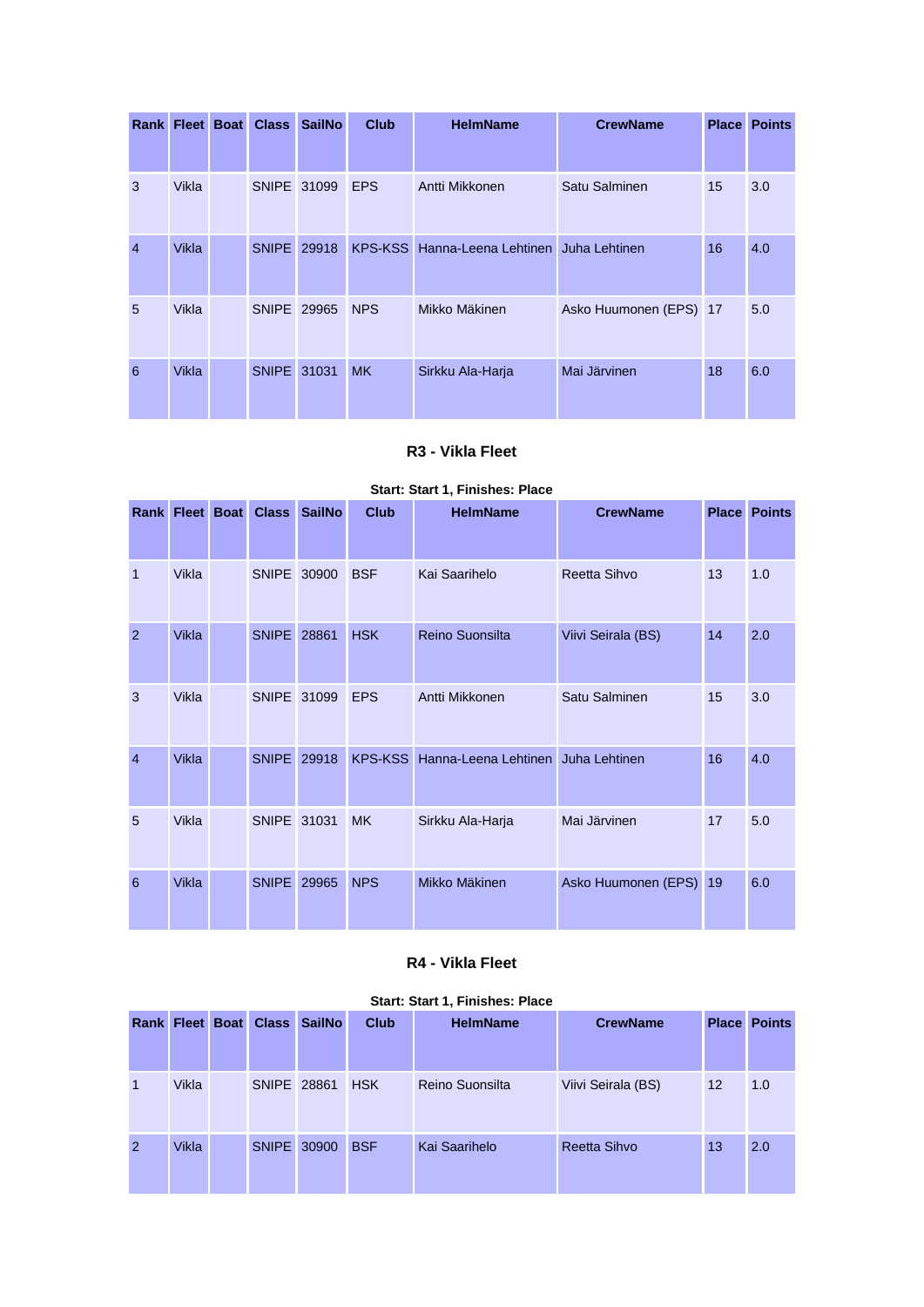|                | Rank Fleet Boat | <b>Class</b> | <b>SailNo</b> | <b>Club</b>    | <b>HelmName</b>                    | <b>CrewName</b>        | <b>Place</b> | <b>Points</b> |
|----------------|-----------------|--------------|---------------|----------------|------------------------------------|------------------------|--------------|---------------|
|                |                 |              |               |                |                                    |                        |              |               |
| 3              | Vikla           | SNIPE 31099  |               | <b>EPS</b>     | Antti Mikkonen                     | Satu Salminen          | 14           | 3.0           |
| $\overline{4}$ | Vikla           | SNIPE 29918  |               | <b>KPS-KSS</b> | Hanna-Leena Lehtinen Juha Lehtinen |                        | 15           | 4.0           |
| 5              | Vikla           | SNIPE 29965  |               | <b>NPS</b>     | Mikko Mäkinen                      | Asko Huumonen (EPS) 16 |              | 5.0           |
| 6              | <b>Vikla</b>    | SNIPE 31031  |               | <b>MK</b>      | Sirkku Ala-Harja                   | Mai Järvinen           | 17           | 6.0           |

## **R5 - Vikla Fleet**

#### **Start: Start 1, Finishes: Place**

|                |              | <b>Rank Fleet Boat Class</b> | <b>SailNo</b> | <b>Club</b> | <b>HelmName</b>                            | <b>CrewName</b>        |    | <b>Place Points</b> |
|----------------|--------------|------------------------------|---------------|-------------|--------------------------------------------|------------------------|----|---------------------|
|                |              |                              |               |             |                                            |                        |    |                     |
| $\mathbf{1}$   | Vikla        | <b>SNIPE 28861</b>           |               | <b>HSK</b>  | Reino Suonsilta                            | Viivi Seirala (BS)     | 12 | 1.0                 |
| 2              | <b>Vikla</b> | <b>SNIPE</b>                 | 31099         | <b>EPS</b>  | Antti Mikkonen                             | Satu Salminen          | 13 | 2.0                 |
| 3              | Vikla        | SNIPE 30900                  |               | <b>BSF</b>  | Kai Saarihelo                              | Reetta Sihvo           | 15 | 3.0                 |
| $\overline{4}$ | <b>Vikla</b> | <b>SNIPE</b>                 | 29918         |             | KPS-KSS Hanna-Leena Lehtinen Juha Lehtinen |                        | 16 | 4.0                 |
| 5              | Vikla        | SNIPE 30874                  |               |             | <b>KPS-KSS</b> Claus Carpelan              | Risto Valjus (OPS)     | 17 | 5.0                 |
| 6              | <b>Vikla</b> | <b>SNIPE</b>                 | 29965         | <b>NPS</b>  | Mikko Mäkinen                              | Asko Huumonen (EPS) 21 |    | 6.0                 |
| $\overline{7}$ | Vikla        | SNIPE 31031                  |               | <b>MK</b>   | Sirkku Ala-Harja                           | Mai Järvinen           | 23 | 7.0                 |

#### **R6 - Vikla Fleet**

|       |  | <b>Rank Fleet Boat Class SailNo</b> | Club | <b>HelmName</b>                    | <b>CrewName</b>    |    | <b>Place Points</b> |
|-------|--|-------------------------------------|------|------------------------------------|--------------------|----|---------------------|
| Vikla |  |                                     |      | SNIPE 30874 KPS-KSS Claus Carpelan | Risto Valjus (OPS) | 12 | 1.0                 |